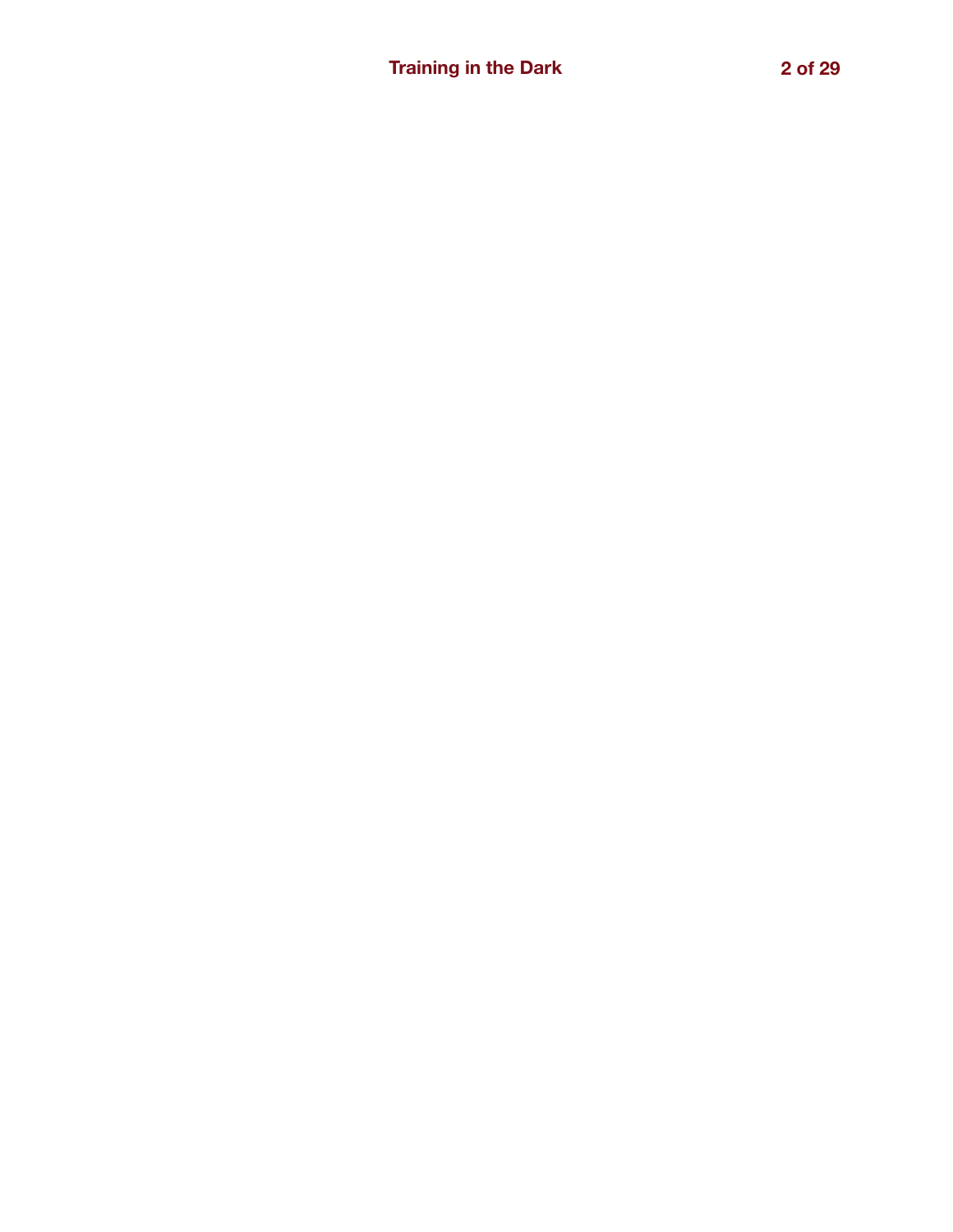[Originally published during the early part of Covid-19 Pandemic in 2020.]

If you are fortunate enough to be part of a family training in martial arts, you won't have to do solo training. However, I recommend it as another way of understanding what we do in both the self defense and 'art' side of Yon Ch'uan (or whatever you practice).

Take solo training in Judo for example.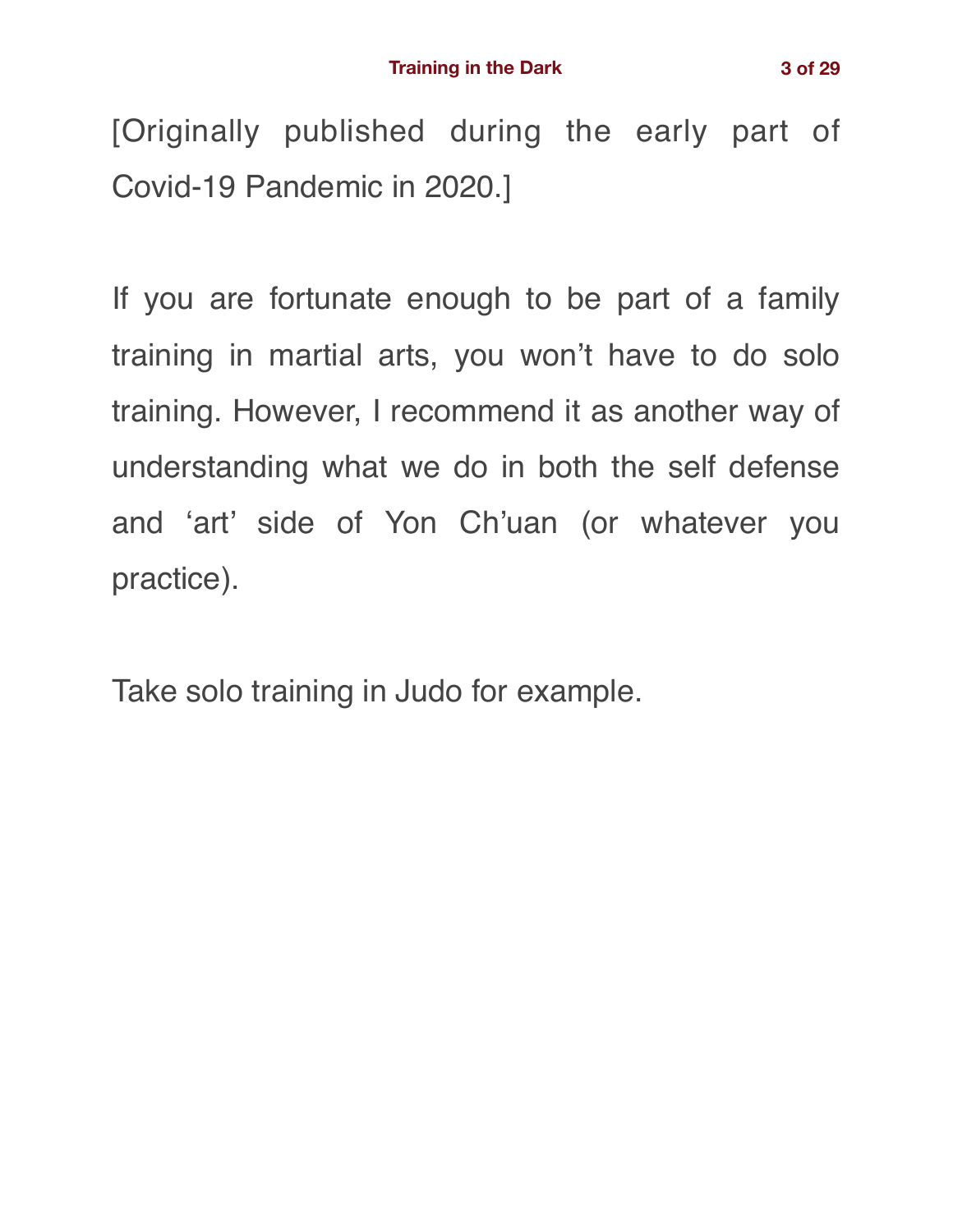## **Gentle Art?**



#### **Grace Martial Arts Judo**

Judo is called the 'Gentle Art.' It was the first martial art I studied as a child. It didn't take long before I learned that 'gentle' did not necessarily mean *gentle*.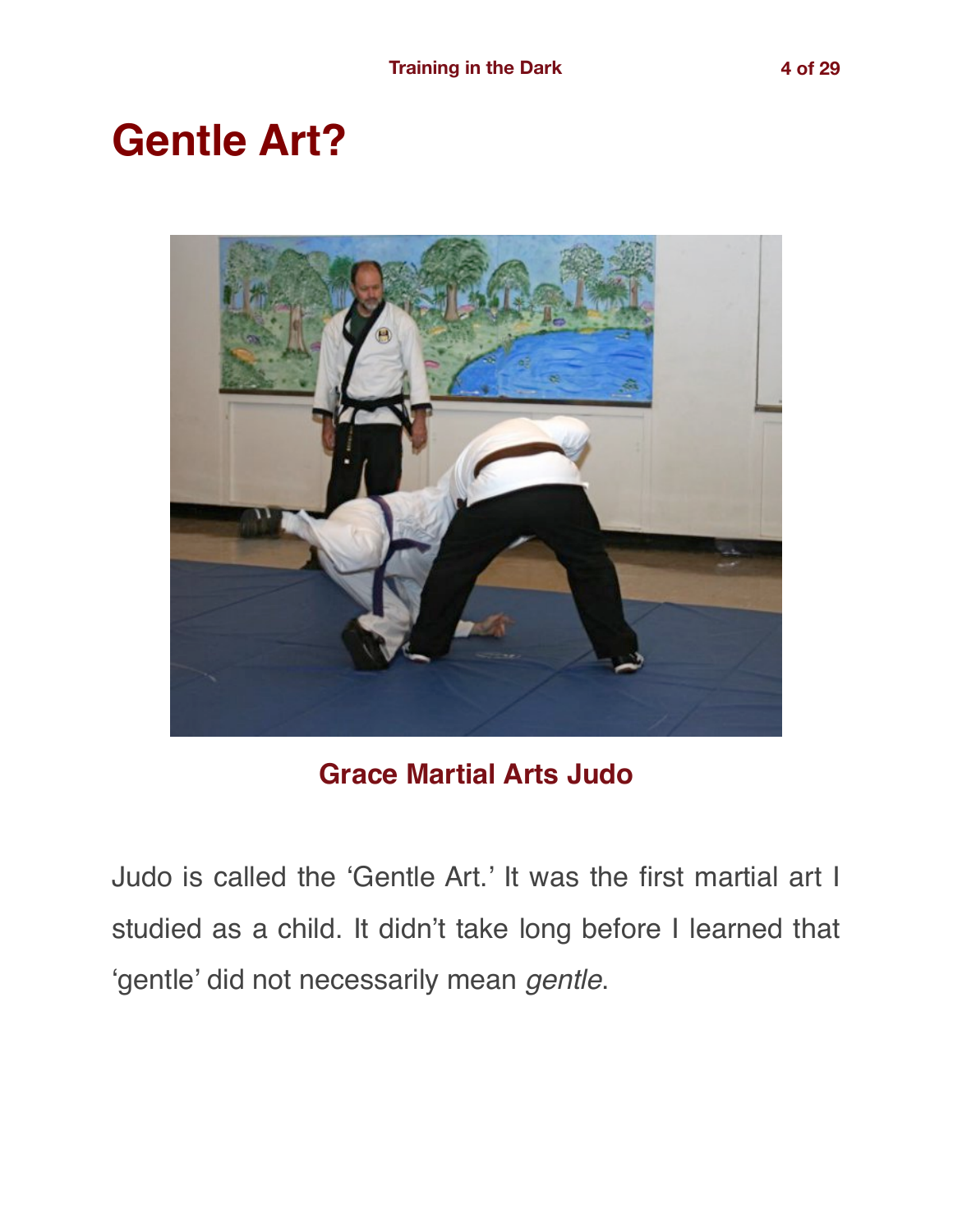Falling (*ukemi waza*) is the second thing I remember learning in Judo class. The first was how to put on a Judo uniform (*gi*) and tie a belt (*obi*). After that first lesson, we learned how to fall correctly in several directions: backward, forward, left side, right side, roll out and roll up. Knowing how to fall properly would be very important for what would come next in our Judo training.

Many people are afraid of falling. Babies fall a lot, but older children, teens and adults can develop a fear of falling. Older people are especially afraid of falling because of the danger of breaking bones.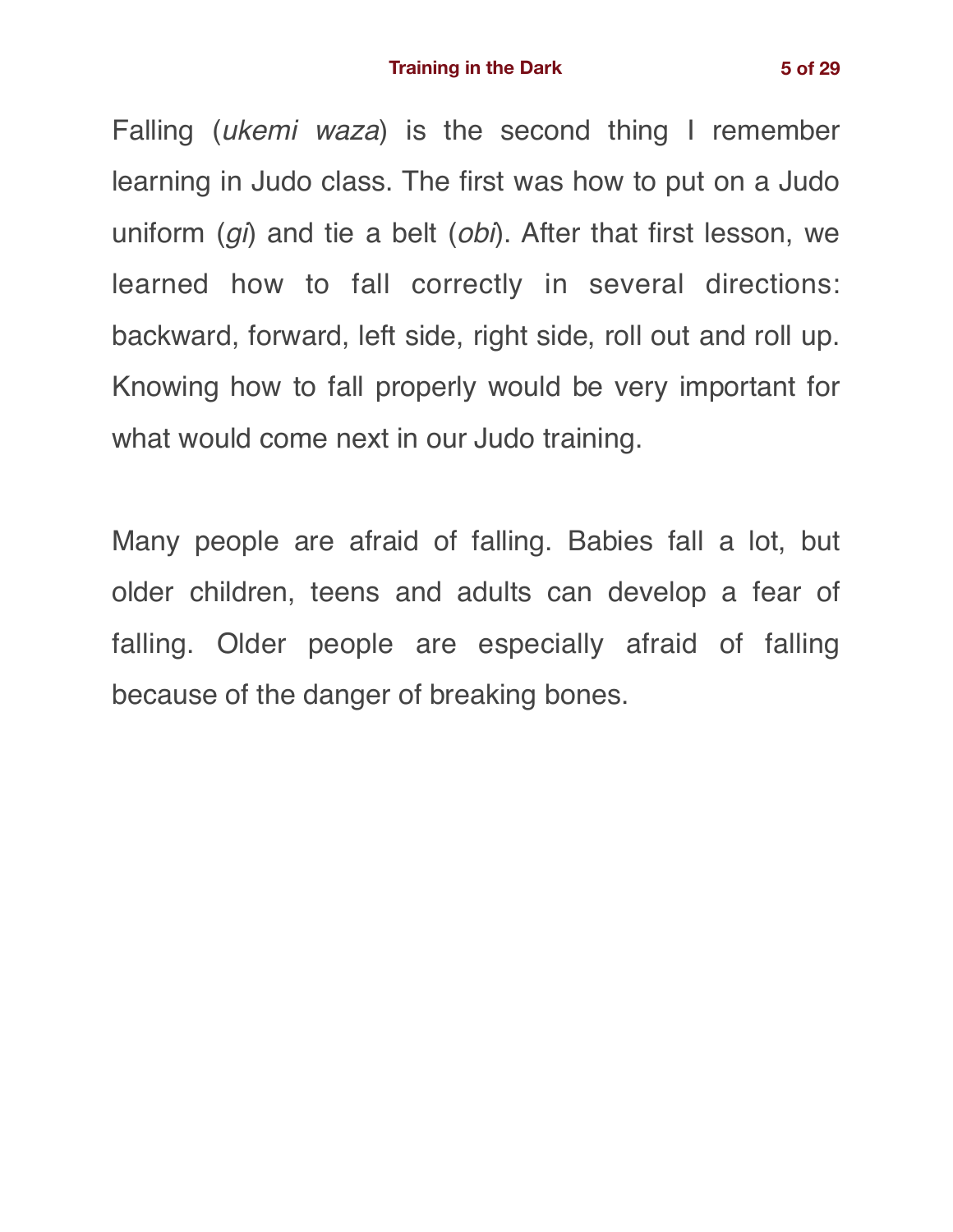Here are some basics about *ukemi* training:

- Relax tensing your muscles during a fall will make the landing harder and more painful .. relax your muscles and you'll find that falling is easier and less painful
- Don't reach for the mat don't think about trying to reach the ground with your hand during a fall .. many people injure their hands, wrists, arms or shoulders during a fall because they reach for the ground and their hand/arm absorbs much of the weight of the body as it slams into the ground .. a good rule is to start slapping toward the ground as you fall rather than reaching for the ground .. that training will help you when someone throws you in class .. the timing for slapping almost always matches the time between the beginning of the throw and the landing .. you want your hand to slap the mat/ground a split second before your body land.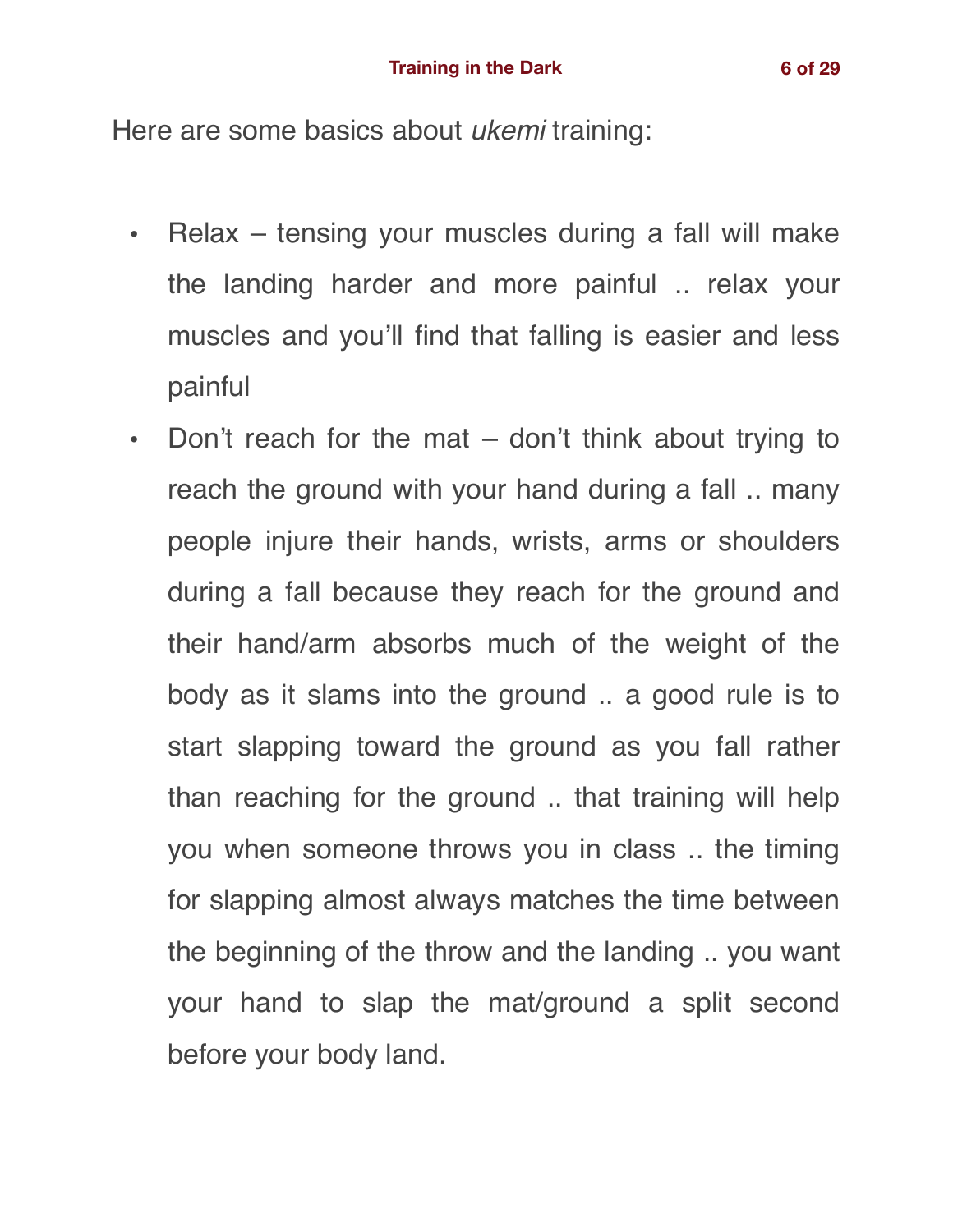- Don't fall on bone as you train this is a good time to learn not to fall on your head, neck, spine and other bony surfaces .. focus on landing on fleshy areas, not bony
- Spread the shock work on landing evenly on fleshy areas of your body as you train .. rather than landing on one spot, work on spreading the landing over a wider area of your flesh
- Slap hard a good slapping technique will be similar to a whipping motion that hits the surface and bounces off .. be sure your arm is relaxed rather than tense as you slap the mat/ground .. a relaxed arm will bounce easily and help to absorb more of the fall
- Slap near your body a good slapping technique will help you absorb some of the shock from the fall .. slap at a 20-30 degree angle from the body .. slapping farther than 30 or 40 degrees from your body means your body will have to absorb more of the shock .. your slap on a mat or on the ground can mean the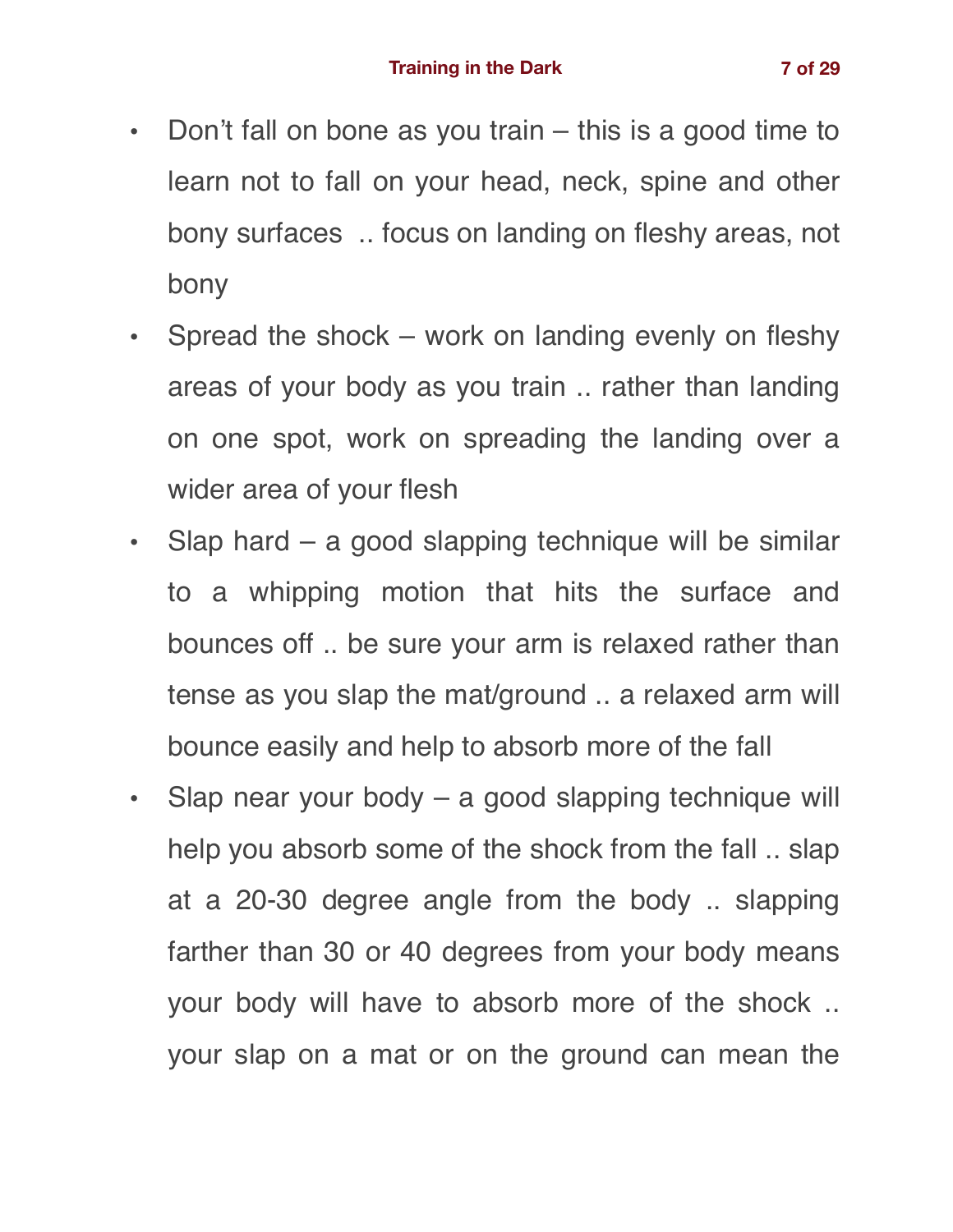difference between a pleasant and unpleasant experience

We (*Judoka*) began learning how to throw and be thrown. We learned how to grab each other's *gi* jacket and move through the basic steps of each throw: off-balancing (*kuzushi*), entering/setting up (*tsukuri*), and executing (*kake*). It was in the 'being-thrown' process that I learned Judo had a 'not-gentle' aspect. We hit the mat hard and often. The training in falling paid off because we were able to hit the mat at a high velocity without getting injured.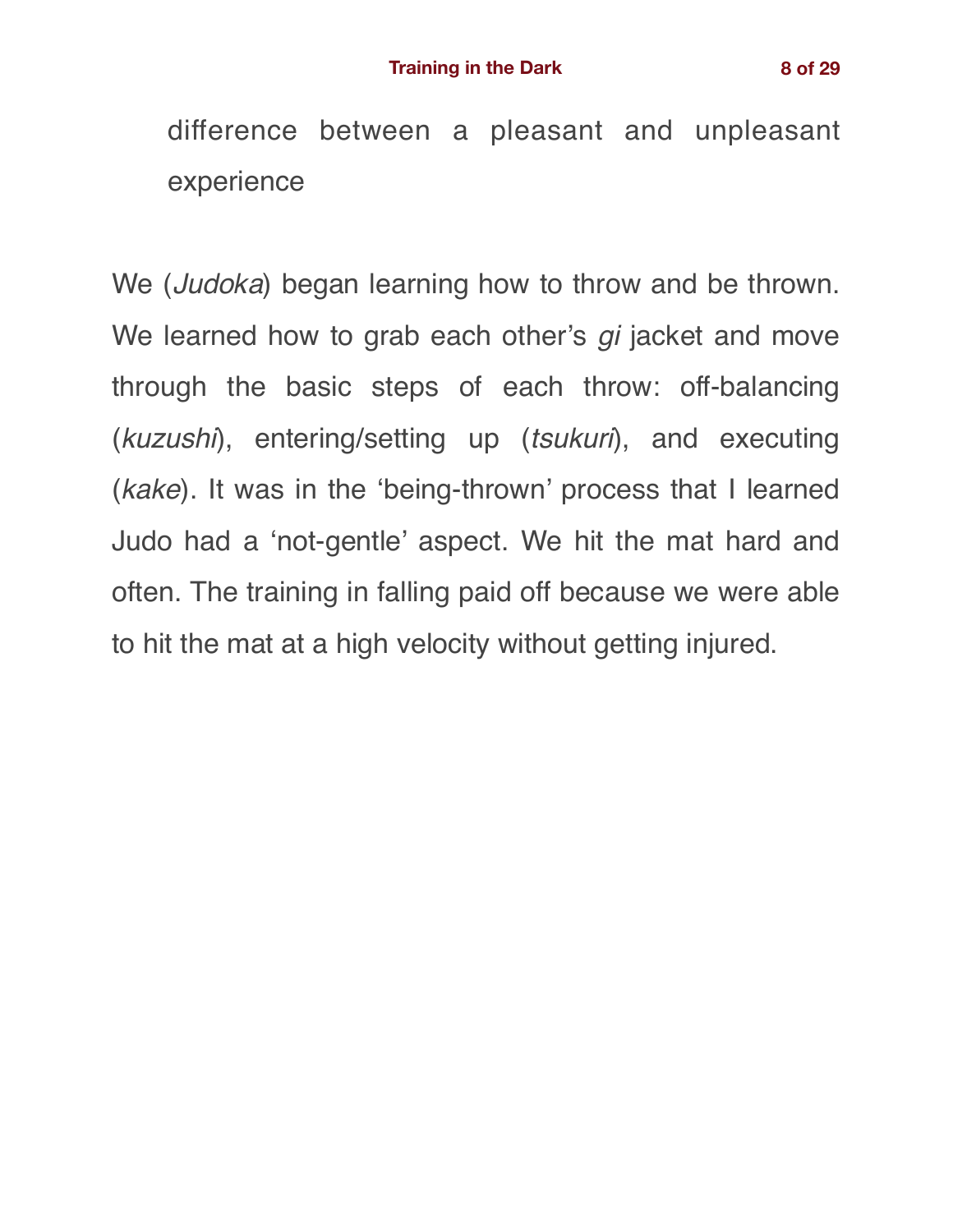## **Solo Falling**

Solo falling is easy to do, but it helps to have a soft surface for landing when you are new to *ukemi*. You can use an exercise mat (or two), an old mattress, or a gymnastics mat. We didn't have mats when I started training about 60 years ago and the wood floors of the dojo were a bit hard. Because the floors were hard, we worked hard to improve our falling skill. For solo training away from the *dojo* we found thick grass or soft sand at the beach helpful. Whichever you choose, make sure you learn how to fall properly.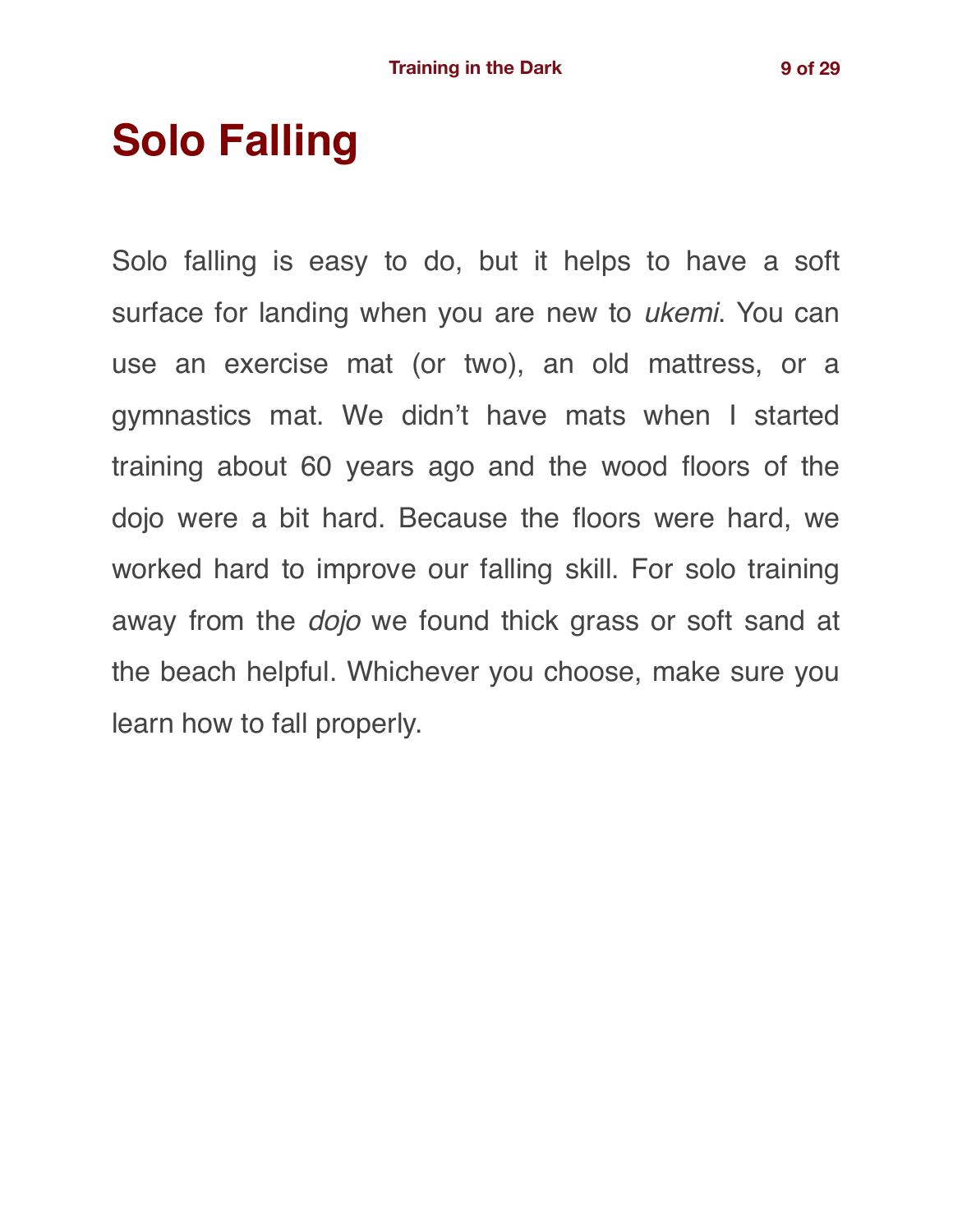# **Solo Throwing**

There are lots of ways to drill your Judo throws alone. You can use a combination of straight-line throwing, circle throwing, zig-zag throwing and box throwing to improve your throwing skills.

### **Line Drills**

Solo throw in a straight line right side, then left side. Once you run out of room, turn around and do the same throw right and left again. When you finish the first line, turn around and do the same thing with a different throw. Run through all the throws you know, if you have time.

If you are limited on the amount of time to train, do as many different throws as you can each time until you've run through all the throws at least once or twice a week. It's important to continue developing technique and muscle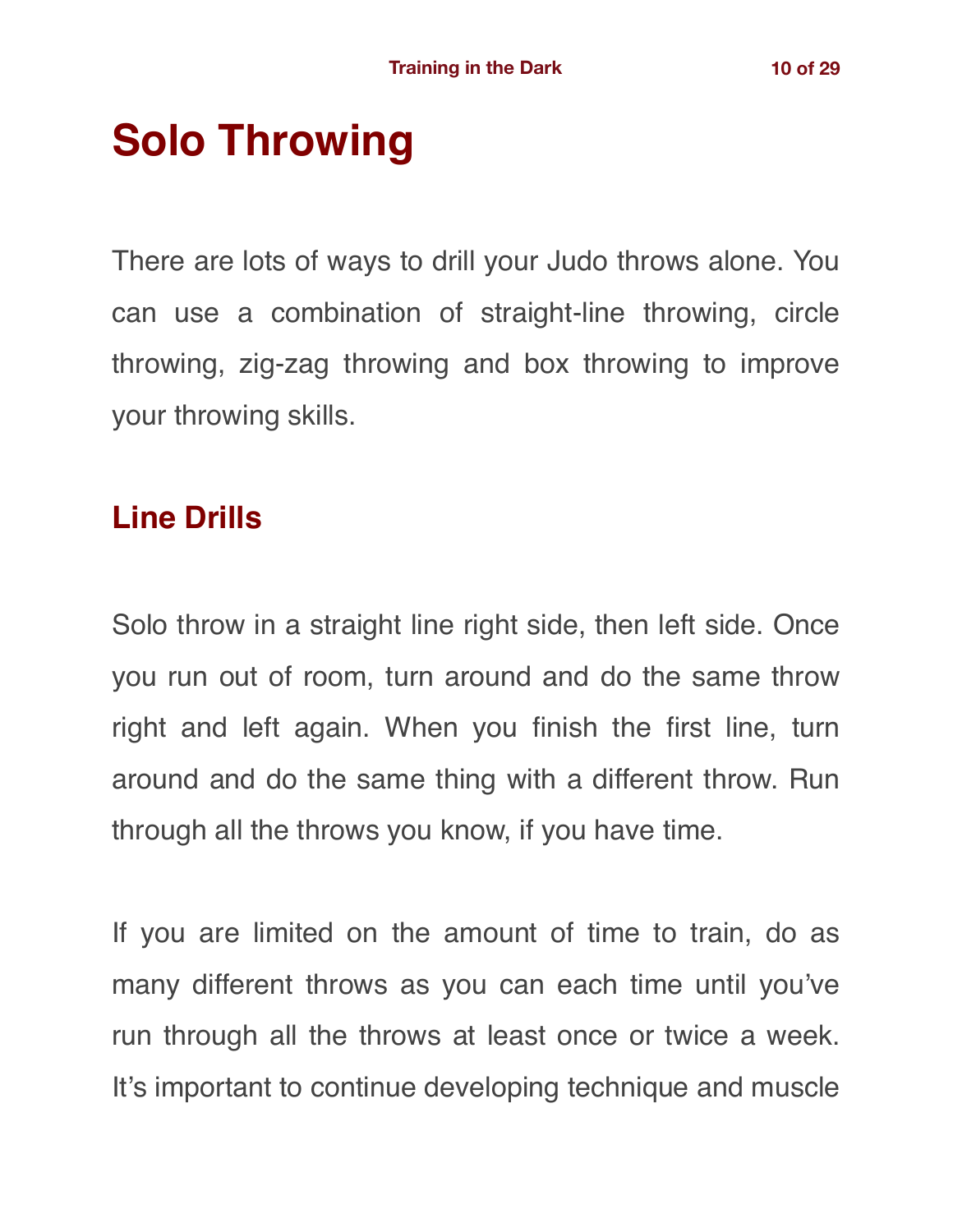memory while you wait for in-person training to begin again.

You can also video yourself practicing, then watch the videos to see how your skills improve.

### **Circle Drills**

Another way to practice is to do the same throw left and right around a directional clock.

One example is to do a throw toward 12 o'clock followed by the same throw toward 6 o'clock .. back to 12, followed by 6 again. Then move the same throw toward 2 o'clock followed by the same throw toward 8 o'clock and back. Then move the same throw to 3 o'clock and 9 o'clock twice. Next, do the same throw toward 4 o'clock and 10 o'clock twice. Then do the same throw toward 5 o'clock and 11 o'clock.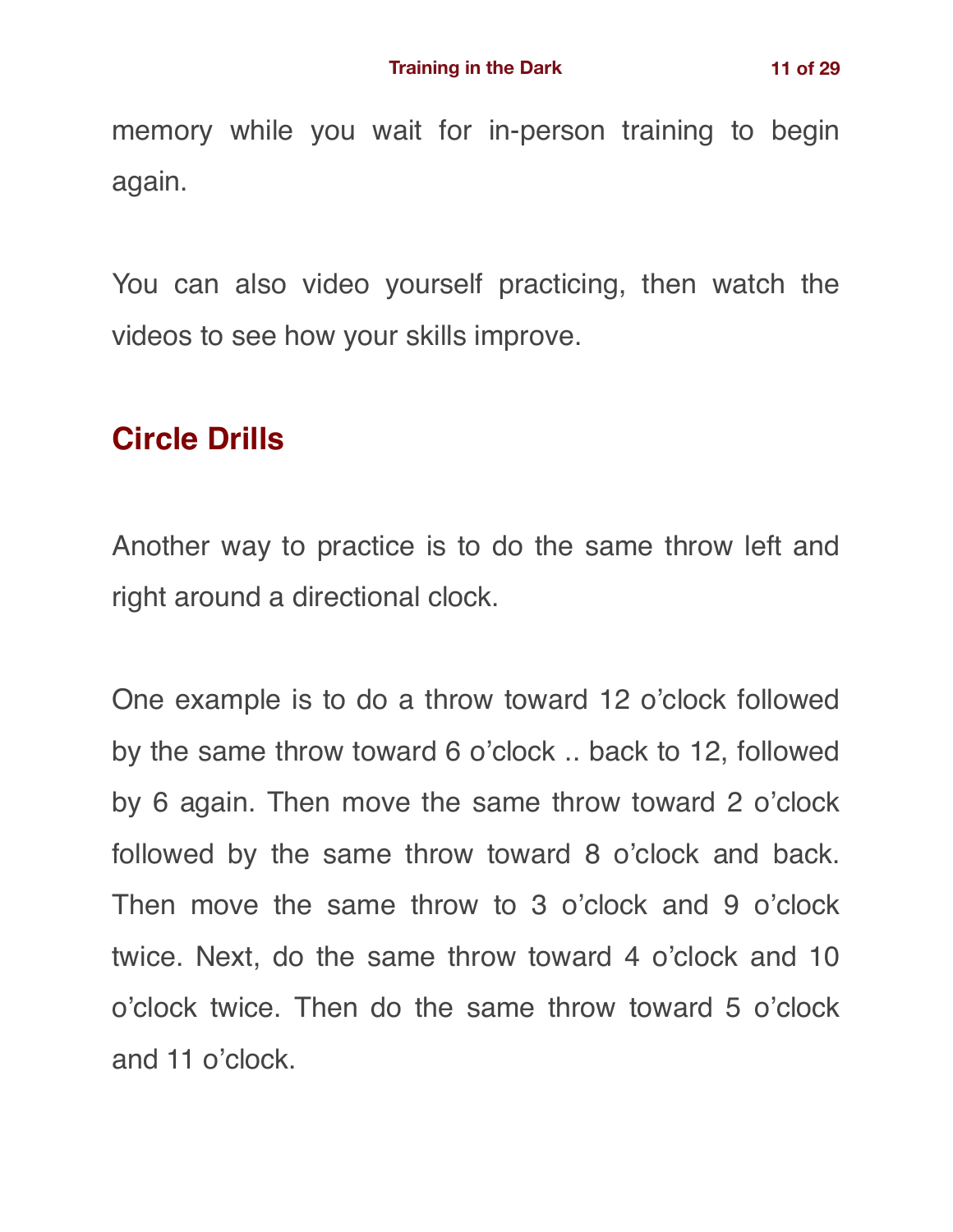Once you've finished one throw around the clock (circle), repeat the directional drill with different throws. Going through all the throws you know is a great physical workout.

Another drill is to start at the top of a circle and perform the throw counterclockwise so you begin throwing it from the right side. Go all the way around the circle until you're back to where you started. Then do the same throw clockwise. That way you're throwing from the left side. When you finish the clockwise drill, start again with a new throw going counterclockwise .. rinse and repeat with as many throws as you want.

Another solo drill with a circle or line is to do a throw right side, left side .. then do a different throw right side, left side. Go through all the throws you know, then start again from the first throw.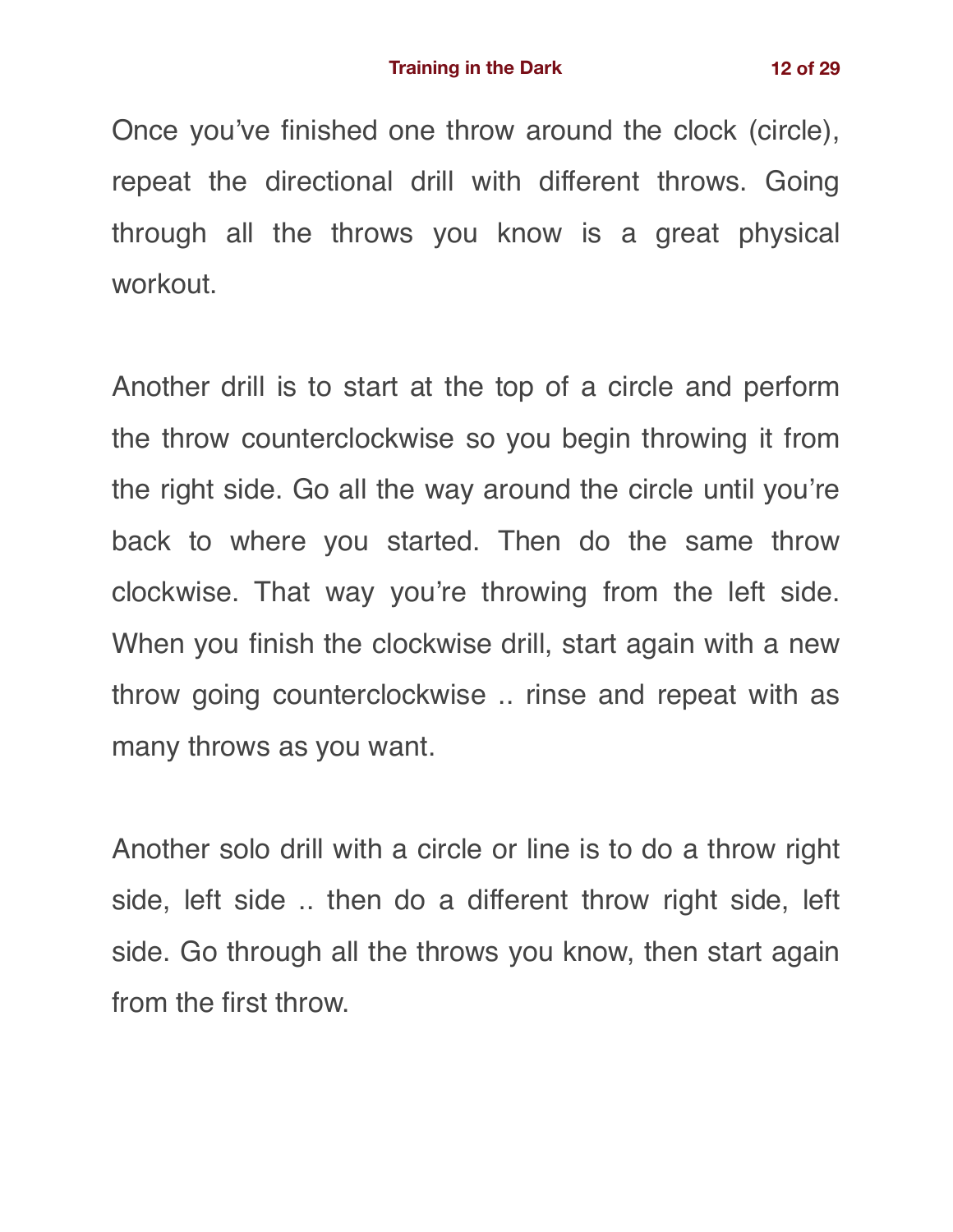### **Zig-Zag Drills**

Zig-zagging is throwing to the left corner, followed by throwing to the right corner. That allows you to do the same throw right side, then left side.

Imagine being in the middle of a clock when you start your throw. Throw toward 10pm, which is the left corner. Then throw toward 2pm, which is the right corner.

If you are training in a large room, backyard or other outside location, you can continue zig-zagging for a good distance before you have to turn around. If you are training in a small room, then zig-zag throw until you have to turn around and go in the opposite direction.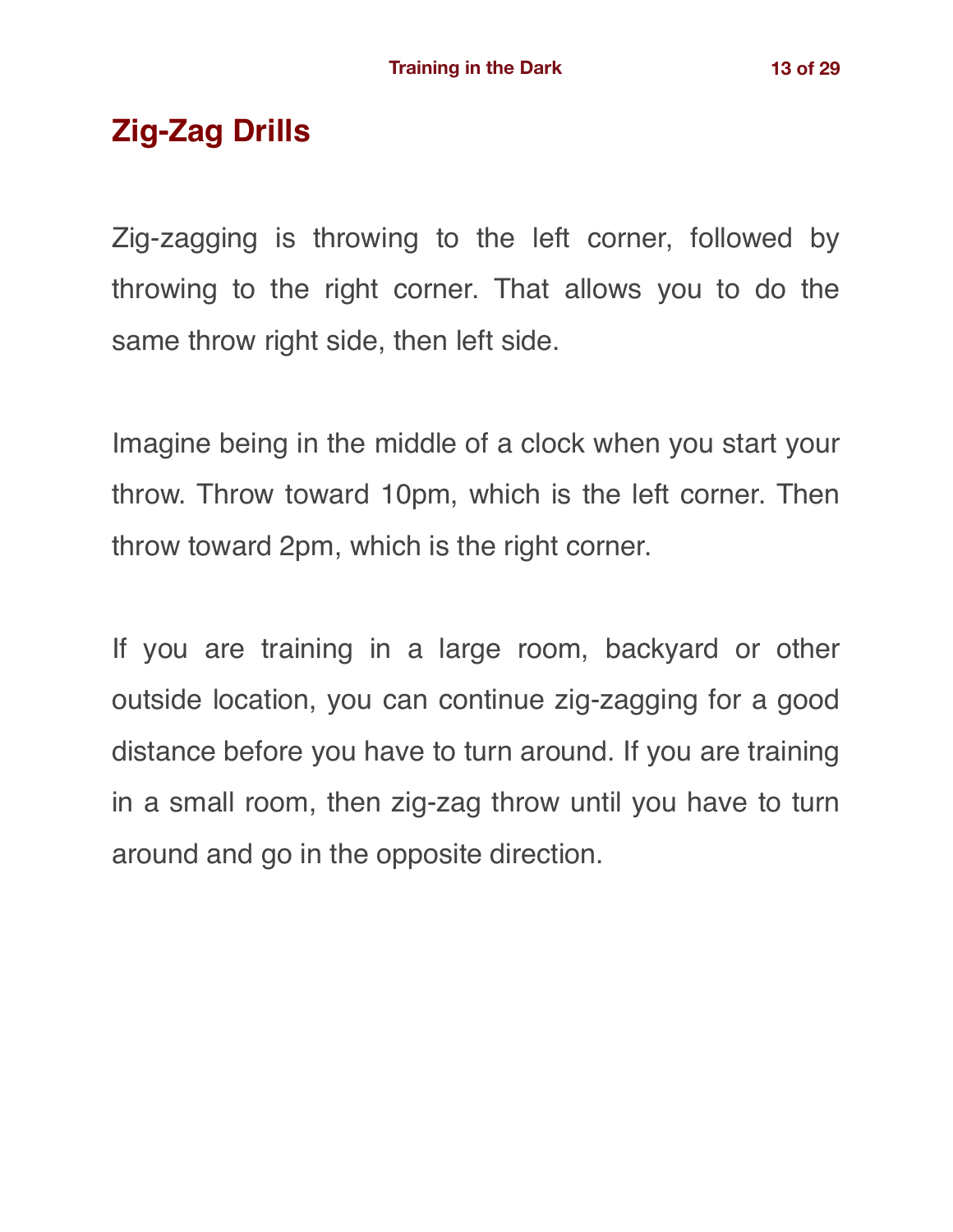### **Box Drills**

Box throwing is line drill that includes hard turns to the left or right depending on the direction of the 'box.' It's similar to a circle drill except the turns are 90 degrees at the edge of the box instead of the smooth turning of the circle.

### **Enjoy!**

The main thing is to have fun and hone your skills until you're able to train with your instructor or fellow students again. Be safe and enjoy your training.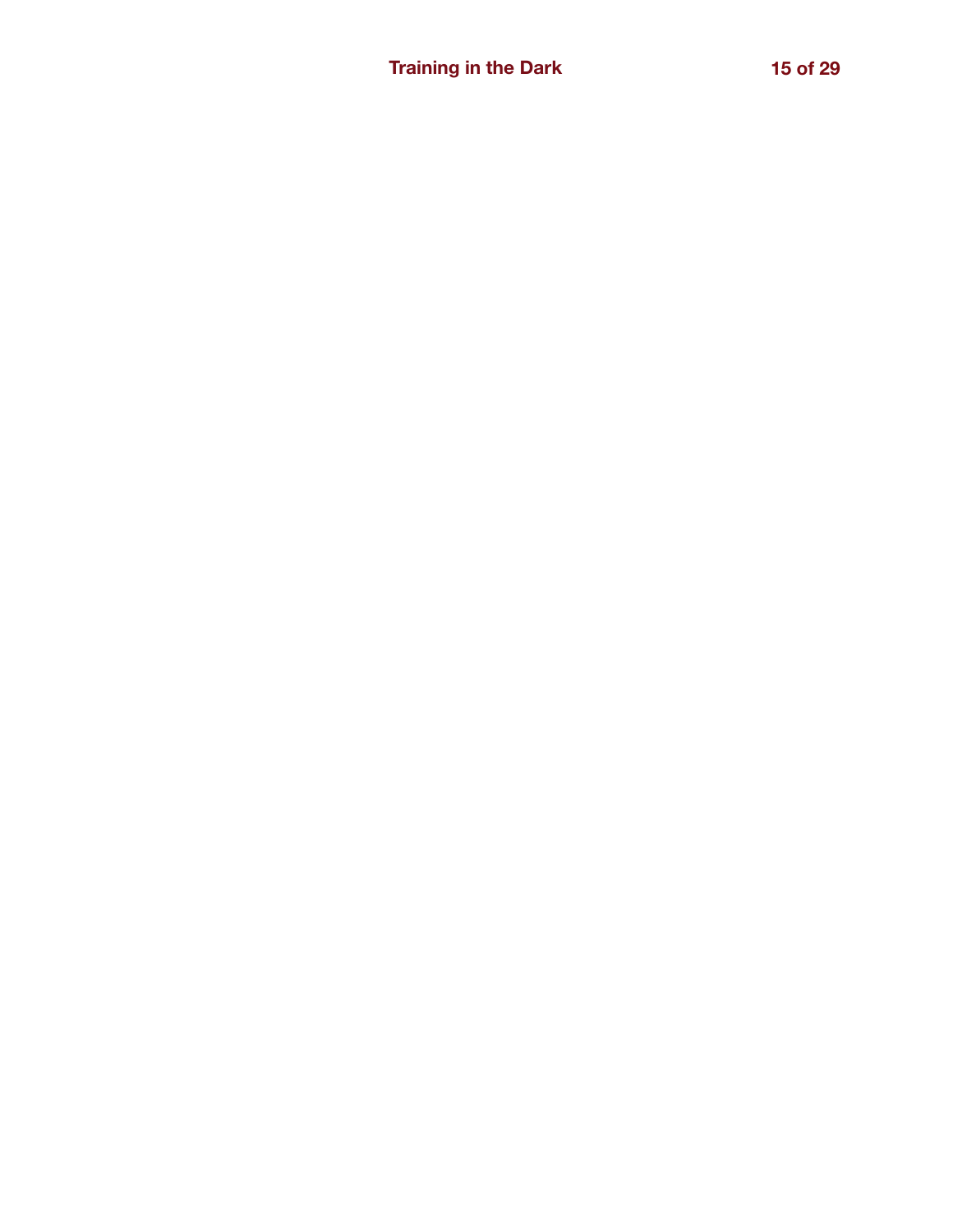

# Karate Solo

**By** 

# Sensei Mark McGee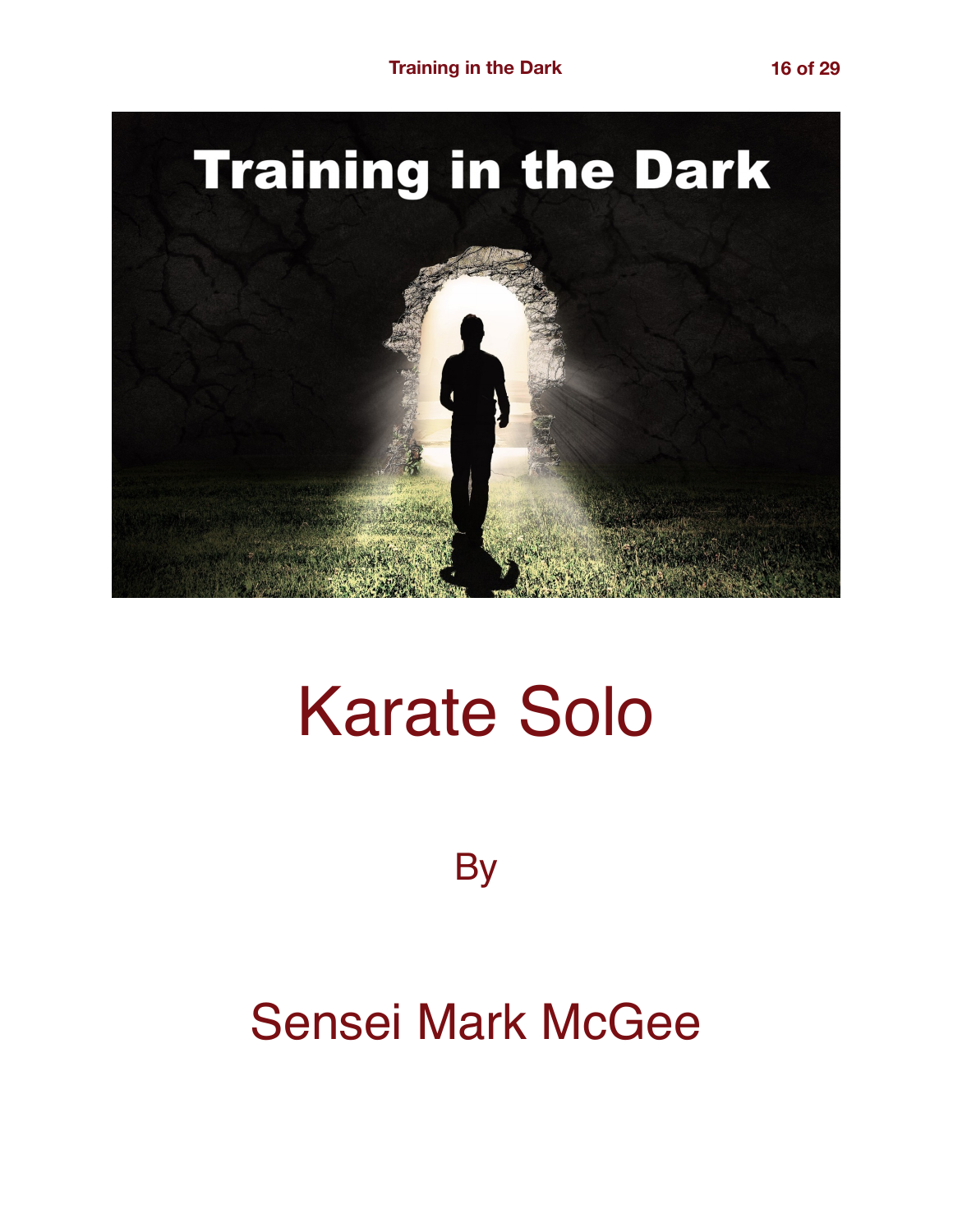Yon Ch'uan has elements of many types of martial arts: Judo, Karate, Kung Fu, Aikido, Jujutsu, T'ai Chi Ch'uan and Weapons. That's one of the reasons it takes a student of Yon Ch'uan longer [to reach Black](https://gracemartialarts.com/yon-chuan-martial-arts-origins-and-practice/black-belt-study-guide/) [Belt](https://gracemartialarts.com/yon-chuan-martial-arts-origins-and-practice/black-belt-study-guide/) than many other martial arts.

Whether you are training in Yon Ch'uan or another martial arts system, the current 'social distancing' that has separated students from each other and their instructors has brought us new challenges in our training. We are learning to [Train in the Dark.](https://gracemartialarts.com/2020/03/21/training-in-the-dark/)

We move now from [solo training in Judo](https://gracemartialarts.com/2020/03/30/training-in-the-dark-judo-solo/) to solo training in Karate.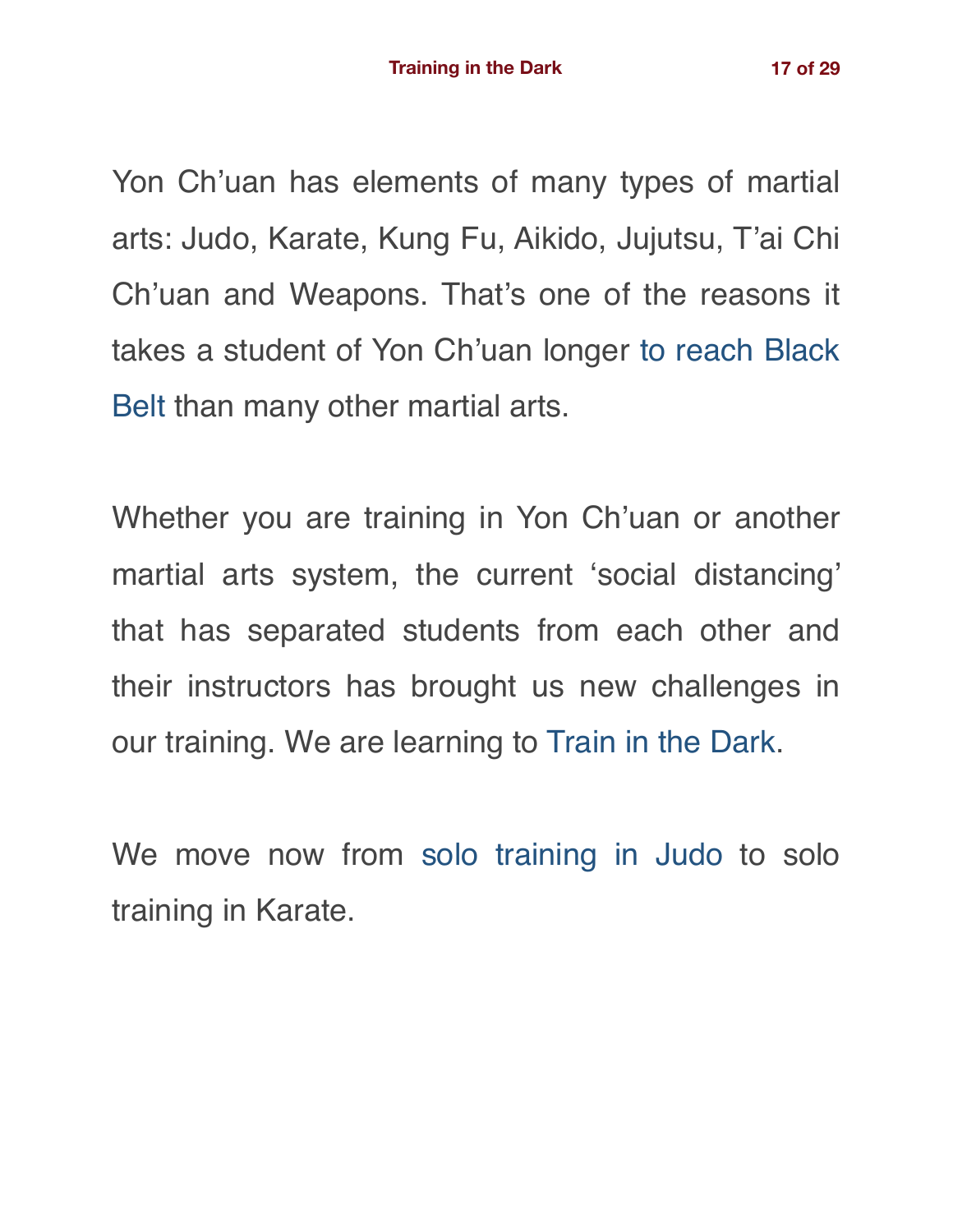## **Karate Preparation**



Whether you train solo or in a class, it's important to prepare your body and mind.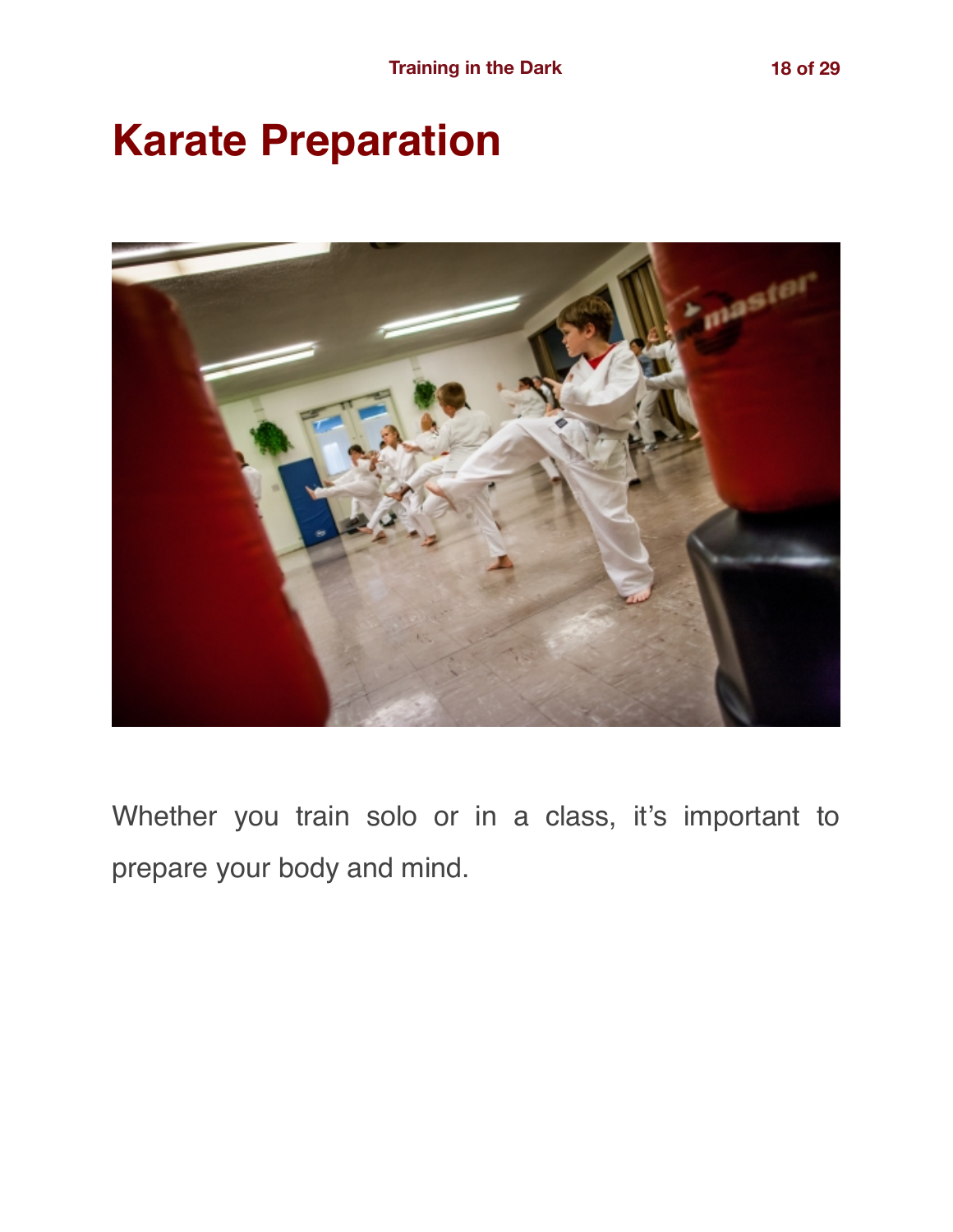Think of your body in three parts:

- 1. Top of head to top of chest
- 2. Top of chest to top of hips
- 3. Top of hips to bottom of feet

Think of your body in four parts:

- 1. Front
- 2. Back
- 3. Left side
- 4. Right side

Think of your body in five parts:

- 1. Head and neck
- 2. Shoulders and arms
- 3. Torso
- 4. Waist and hips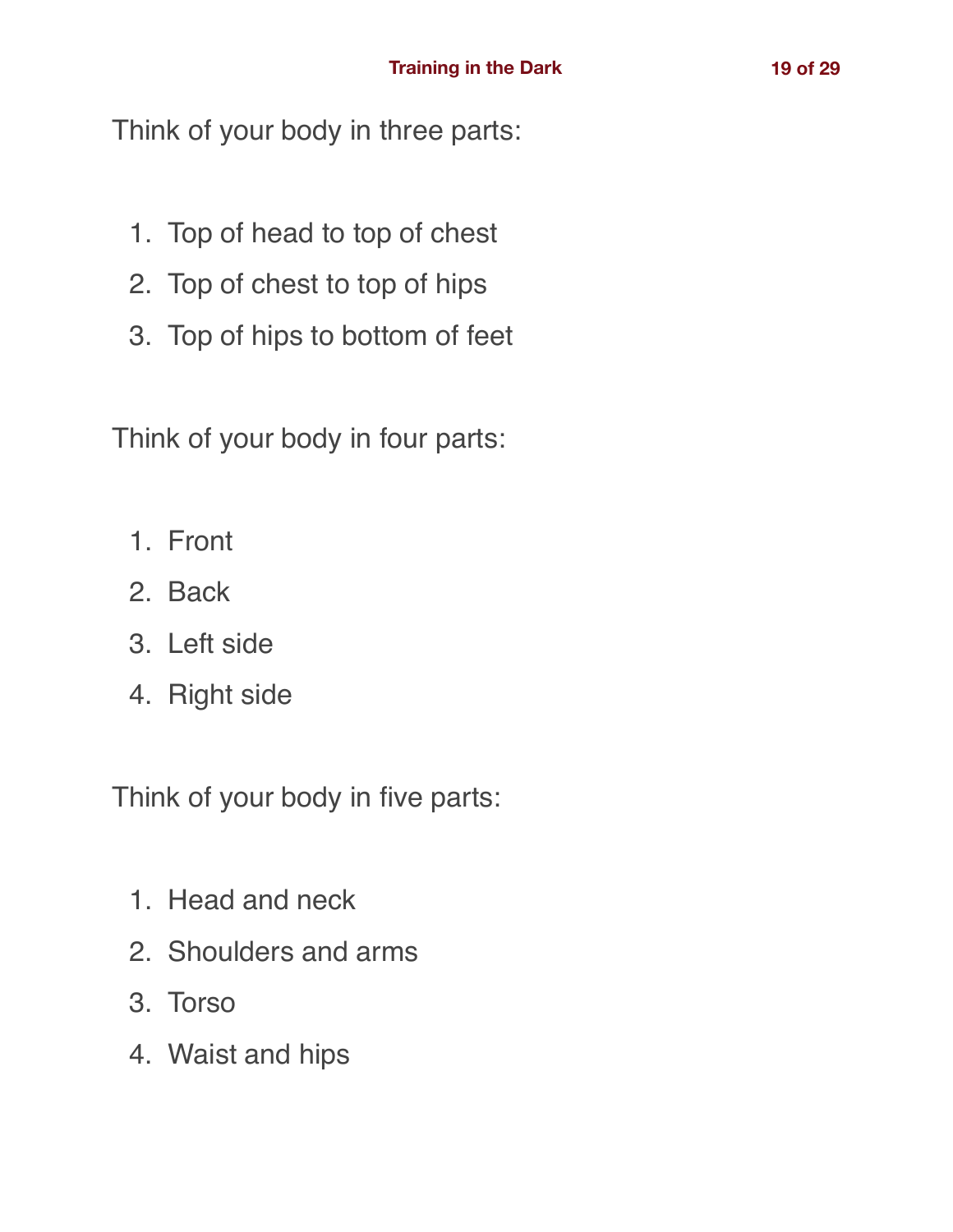#### 5. Legs and feet

Preparing your body for solo training begins by preparing each part of your body for the part it will play. There are lots of ways to do that, but here are some suggestions. You may already have a preparation program from your instructor, so be sure to follow that. For students of Yon Ch'uan, you'll find some great warmups on pages 9 & 10 of our [Black Belt Study Guide](https://gracemartialarts.com/yon-chuan-martial-arts-origins-and-practice/black-belt-study-guide/).

### **Stretching/Warming Up**

Stretching is the process of warming up the body and all its parts. Stretching for Karate and martial arts should warm up all of the parts of the body that will be called upon during training. Think about what you do in Karate? What parts of your body do you use?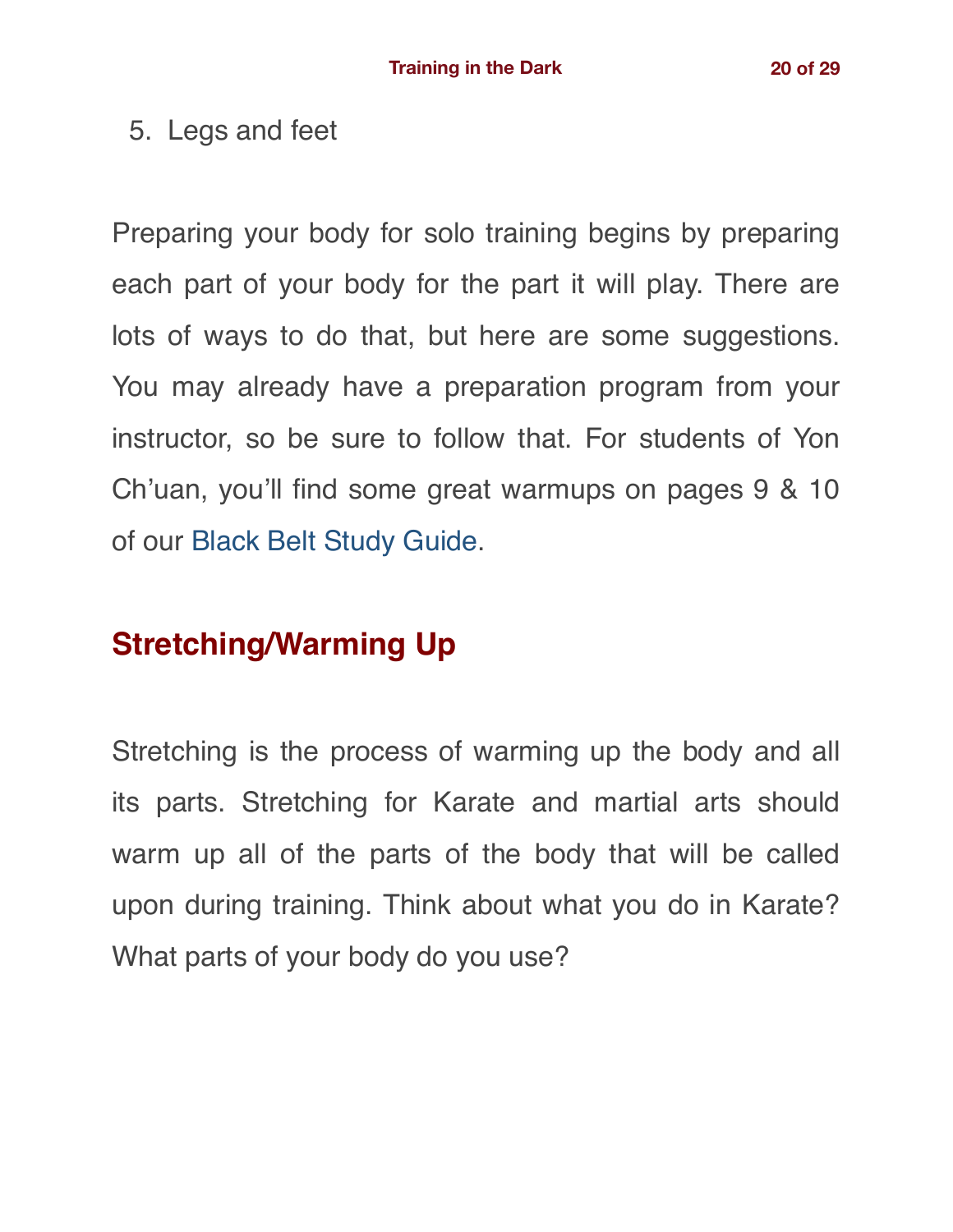I recommend stretching and warming up the body in a progressive manner for 10-15 minutes. Think of it as a **step-up** process. You are taking your body from your normal coolness to the heat of training. The longer you plan to train the longer you should stretch and warm up. You can find a lot of great stretches online and in Karate and fitness/exercise books. If you also know stretching exercises from Judo, Kung Fu or other martial arts, use them as well.

Here are some ideas.

- Start with your feet. Sit on the floor or in a chair. Stretch your toes, feet and ankles forward, backward and in circles.
- Stretch your calves and knees. Bend your knees up and down. Circle your knees several times to the left, then several times to the right.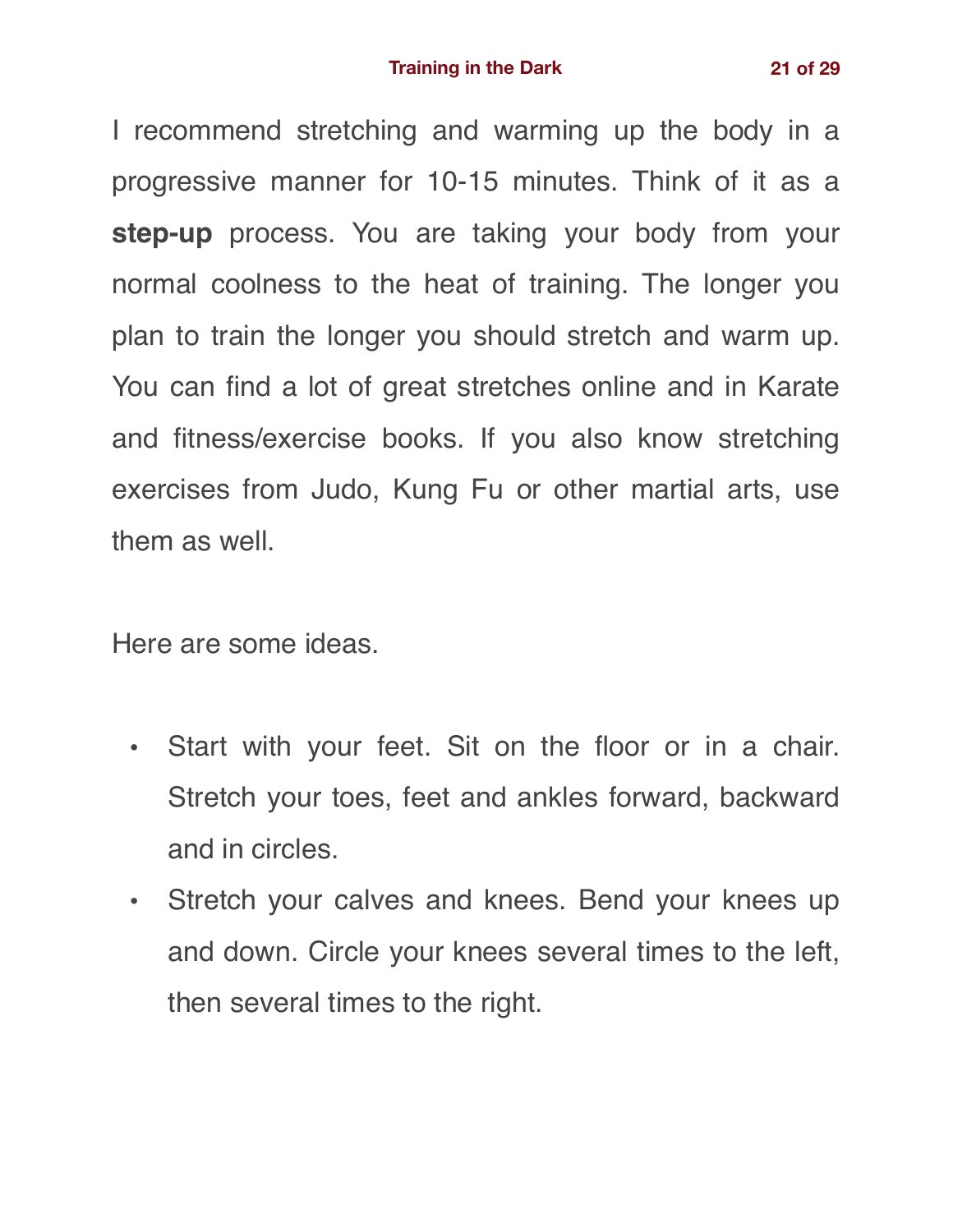- Stretch your thighs and hips. Sit on the floor and stand for different stretches.
- Stretch your waist. Rotate left, rotate right, bend forward, bend back.
- Stretch your chest and back. Chest out, chest in, breathed deeply and slowly.
- When you get to your shoulders, stretch out.
- Stretch your shoulders, upper arms, elbows, forearms, wrists, hands and fingers – up, down, in circles.
- Stretch your neck, head and face. Slowly look up, look down, look left, look right – repeat.

One thing you want to accomplish in warming up is to slowly increase your heart rate and respiration. Lifting your hands above your heart during warm up will help accomplish that as will lifting your knees to your hips and higher. You can accomplish that with both knee lifts and squats.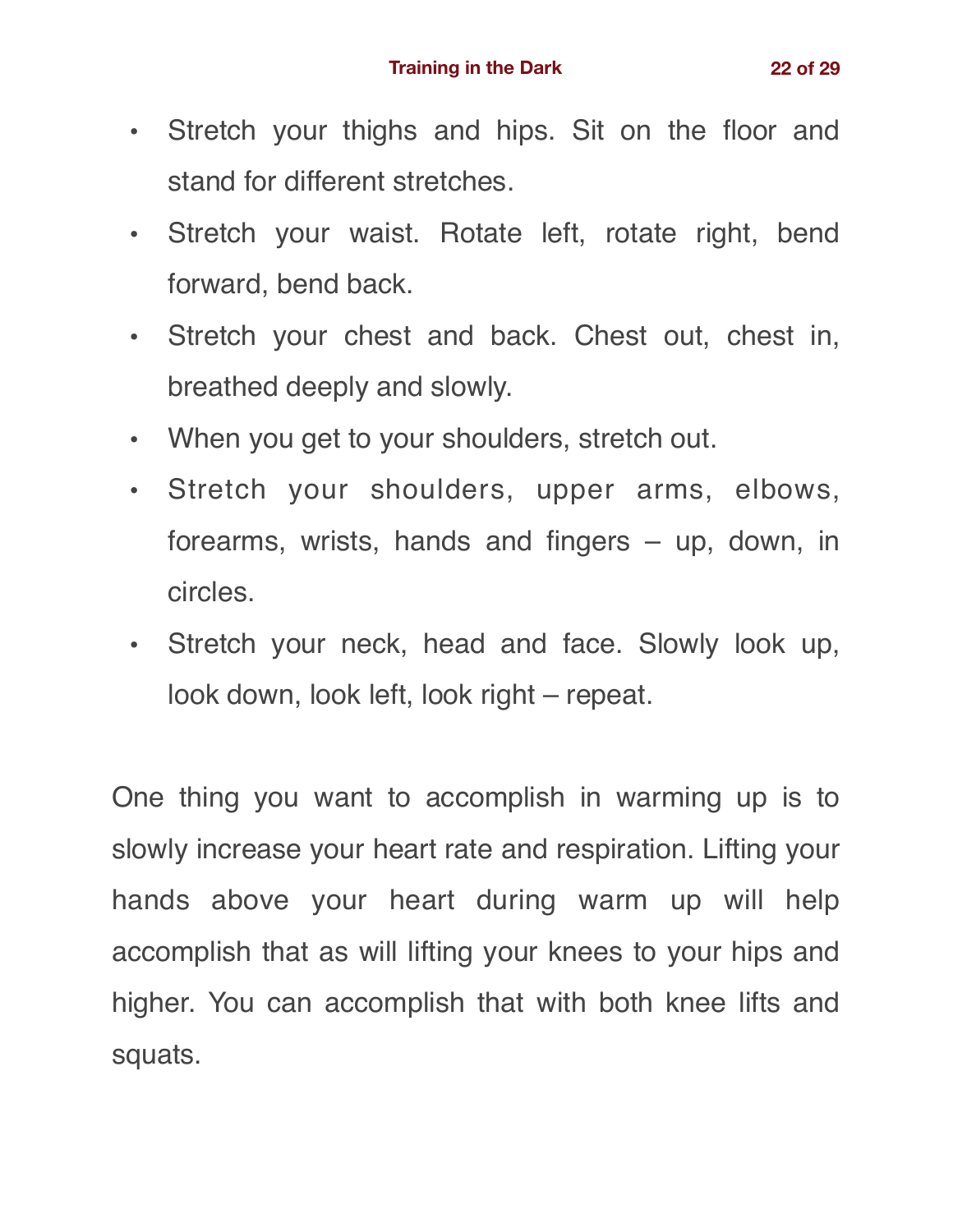Once your body is warmed up you are ready to begin your training.

### **Karate Training**

I recommend some kind of daily martial arts training. Definitely do your stretching. That's good for all of us no matter our age or physical condition. If you were working toward testing for a new belt rank before classes were cancelled, keep working on what you need to know for testing. We will get back to training together and staying in shape now and on top of what you need to know for your next test will help immensely.

We are teaching classes online now and continuing to emphasize basic and belt rank training. If you are able to do that with your instructor, it will help you be ready to test when classes meet again in the near future.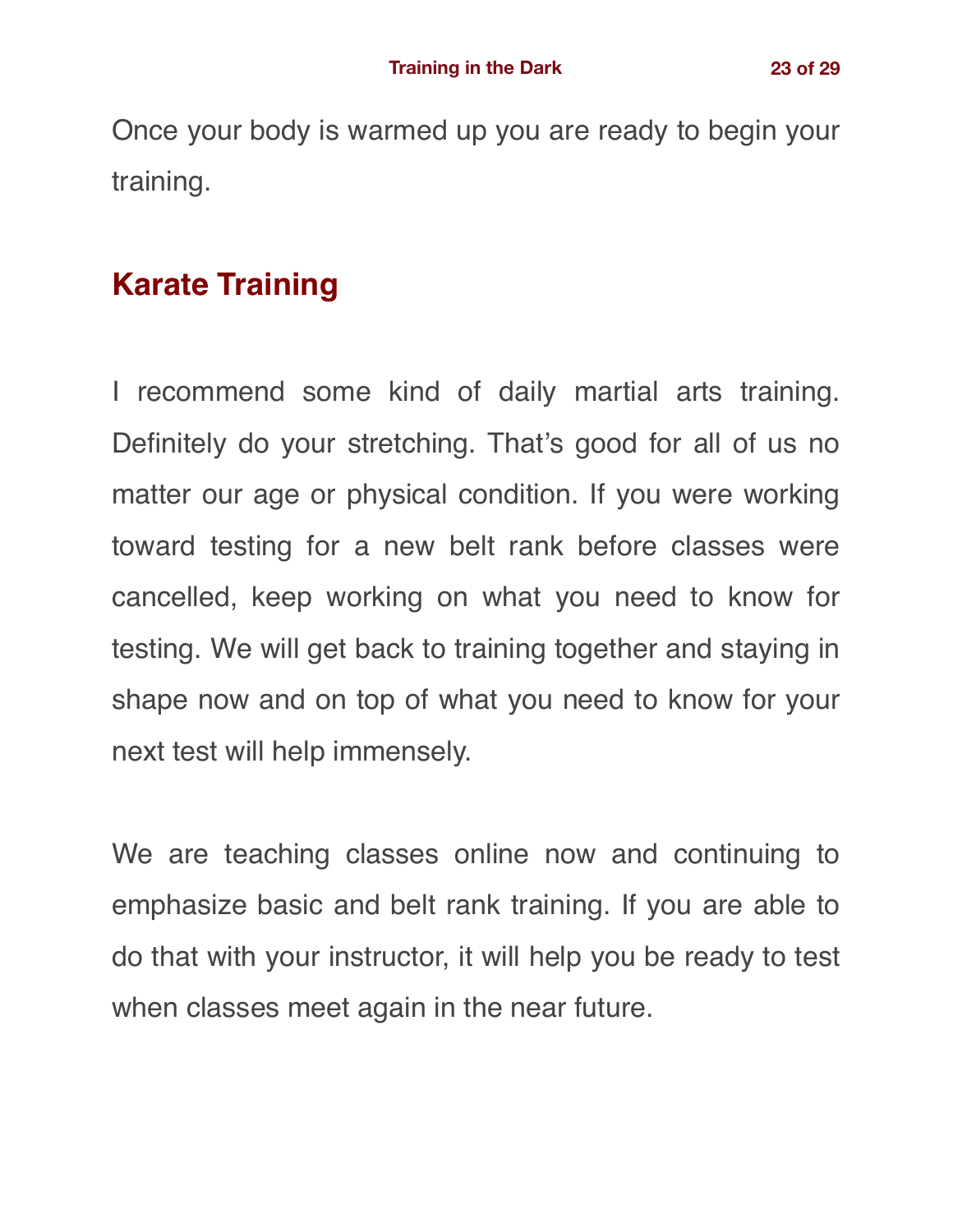One other note about training is to stay hydrated. I like to add essential amino acids to water a couple of hours before training, then sip the amino water throughout the workout. It helps with hydration and essential micronutrition during training.

**Here are some of the basics for solo training –**

### **Blocking**

After you finish stretching, run through your basic blocks standing and stepping.

Stand with your feet about shoulder width apart and do all of your blocks left side and right side 10 times. Then move into a back stance and do all of your blocks left side and right side 10 times. Next, step forward and backward with all your blocks 10 times (e.g. 10 times stepping forward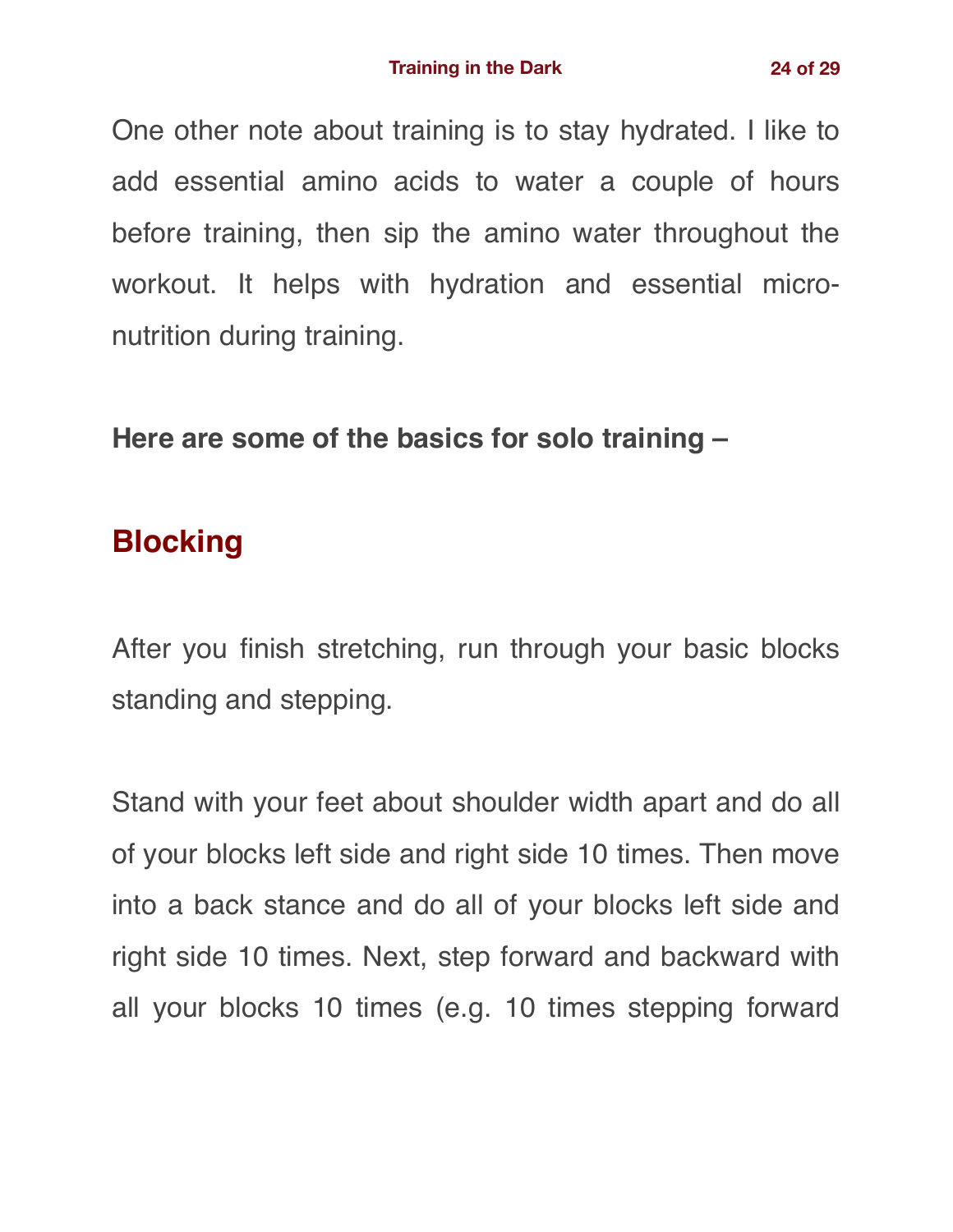and 10 times stepping backward, then do the next block in the same way).

### **Striking**

Run through your strikes standing and stepping.

Stand with your feet about shoulder width apart and do all of your strikes left side and right side 10 times. Then move into a back stance and do all of your strikes left side and right side 10 times. Next, step forward and backward with all your strikes 10 times (e.g. 10 times stepping forward and 10 times stepping backward, then do the next strike in the same way).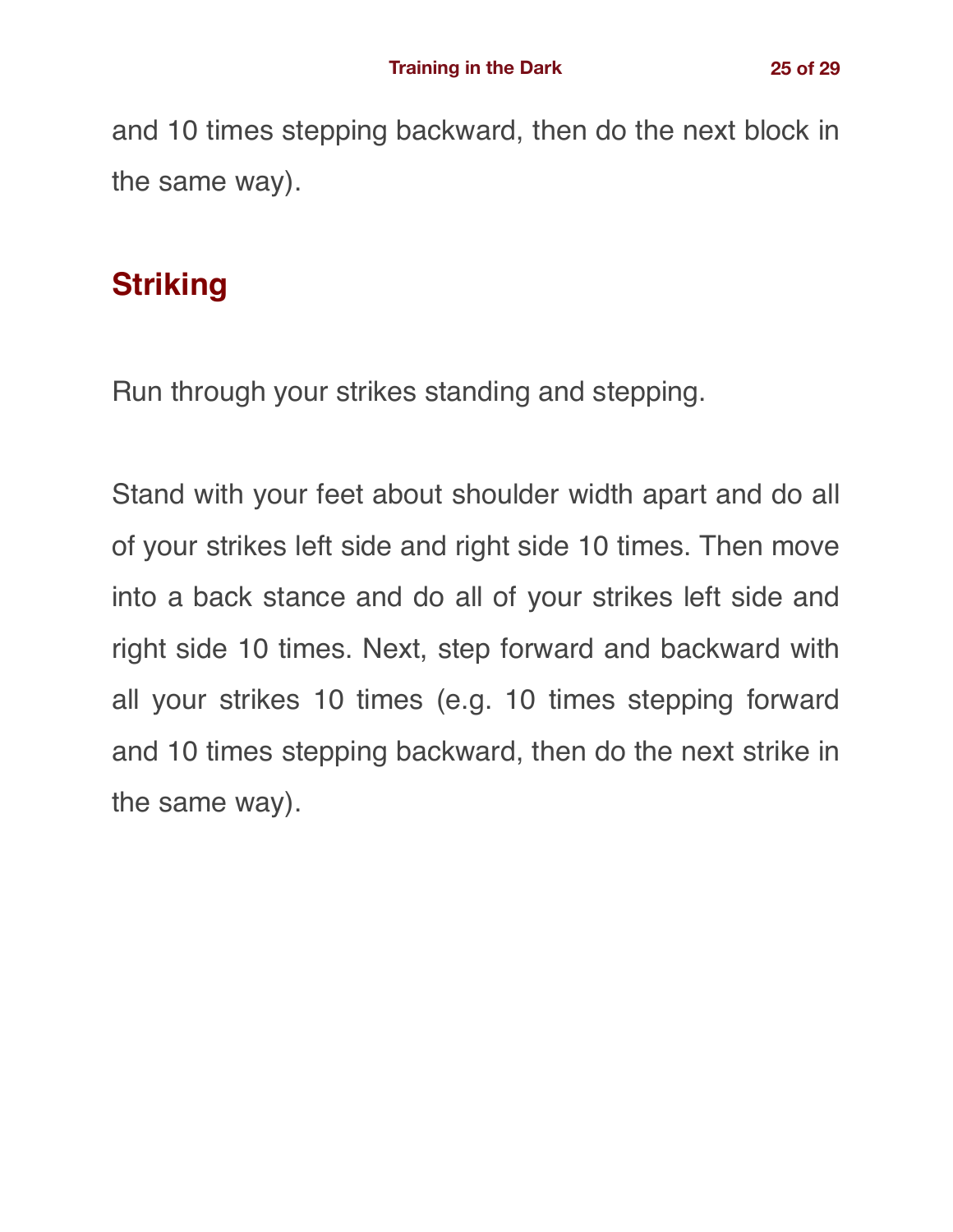### **Kicking**

Run through your kicks standing and stepping.

Stand with your feet about shoulder width apart and do all of your kicks left side and right side 10 times. Then move into a back stance and do all of your kicks left side and right side 10 times. Next, step forward and backward with all your kicks 10 times (e.g. 10 times stepping forward and 10 times stepping backward, then do the next kick in the same way).

You can vary the drills by stepping to the corners instead of moving straight forward and backward. It's your solo training, so have fun!

Depending on how many blocks, strikes and kicks you know, the drill could take you 20-30 minutes. That's a great workout!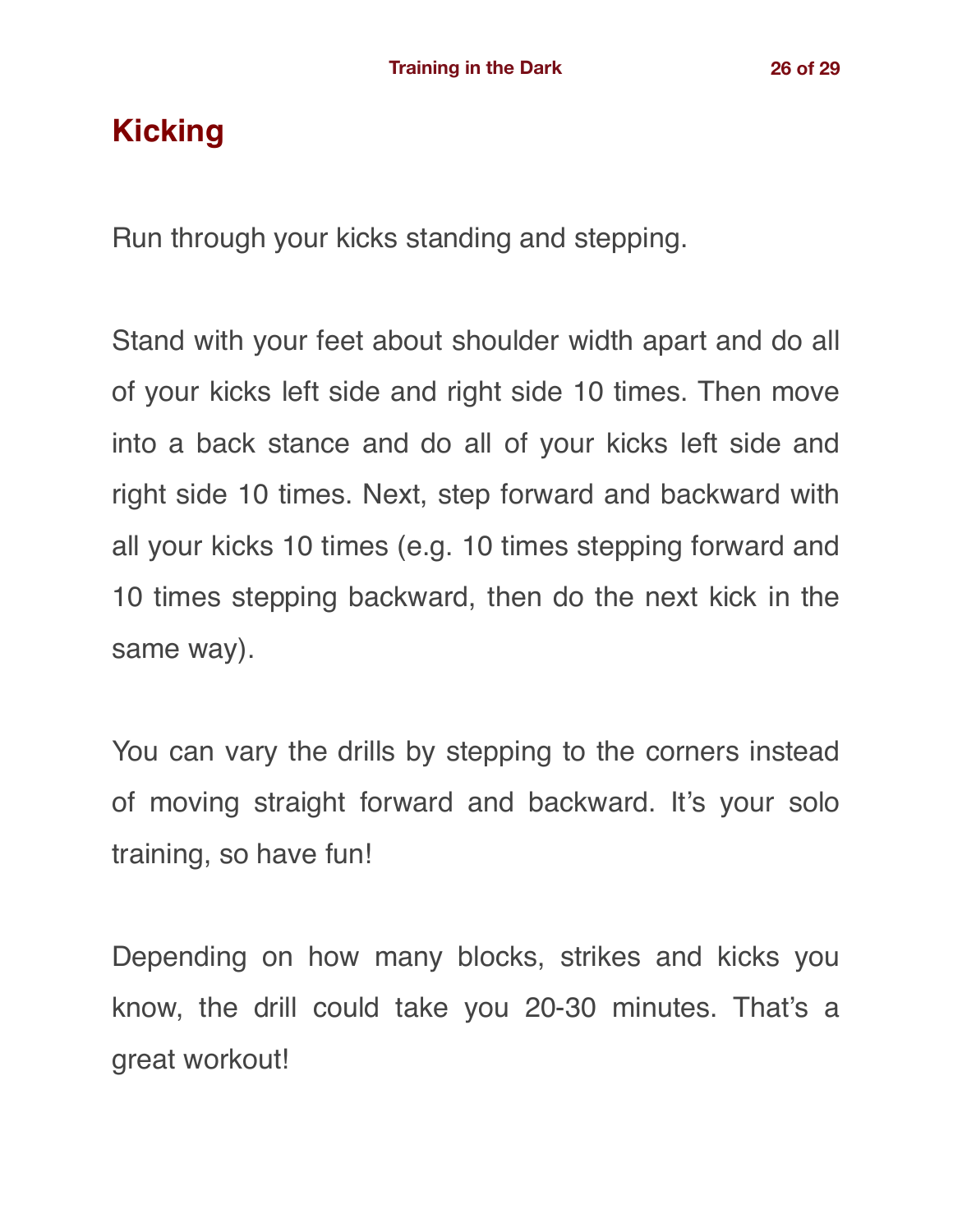### **Katas**

If you have time, start with your basic Katas and move up to intermediate and advanced forms. If you don't have much time to train in Kata, then do as many as you can each time you train. If you can train multiple times during the week, you should be able to cover all of your forms each week.

#### **Weapons**

If you have time, spend 10-15 minutes training with each weapon you know. Run through your weapon basic drills to stay sharp with those. Basics will always be your friend if you have to use Karate (empty-hand or weapons) for self defense. If you know weapons forms, run through those as you have time. Be sure to train in every weapon and weapons form at least once each week.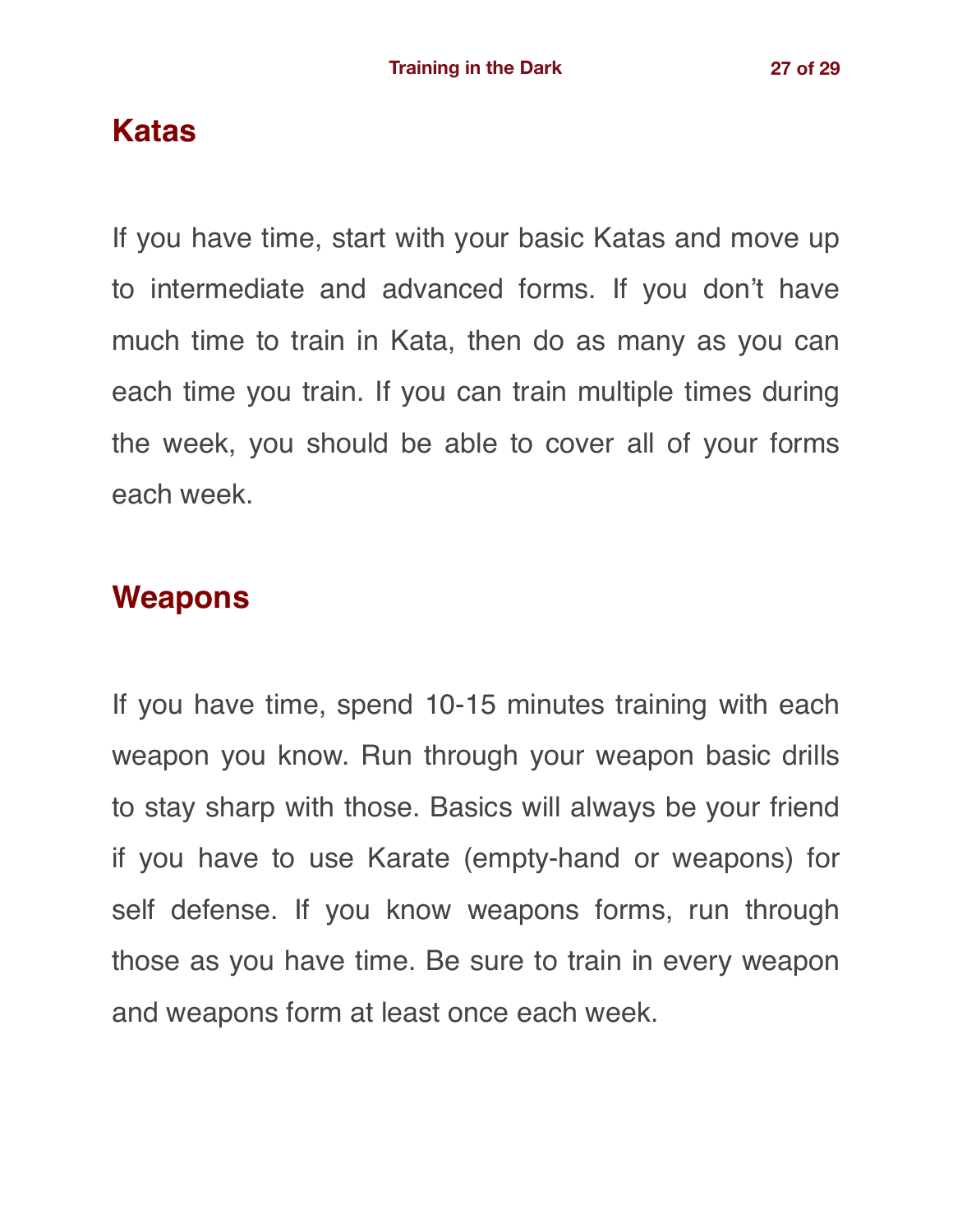#### **Cool Down**

Be sure to spend some time cooling down after your workout. Cooling down is the process of going from the heat of training to the cool of finishing. Cooling down is a **step-down** process. You want your heart, lungs, muscles and joints to slowly go from high gear to low gear over a period of 10-15 minutes. A good rule of thumb is to give yourself as much time to cool down as you did to warm up.

If you have room in your house, yard or neighborhood, walk briskly for about 3-5 minutes. Then spend several minutes doing standing and floor stretching. Any kind of slow stretching is helpful. T'ai Chi has been my personal go-to cool-down exercise for more than 20 years. I also use Judo and Okinawan Karate stretching for cool down. If you have learned some Animal Style stretching, those are also helpful.